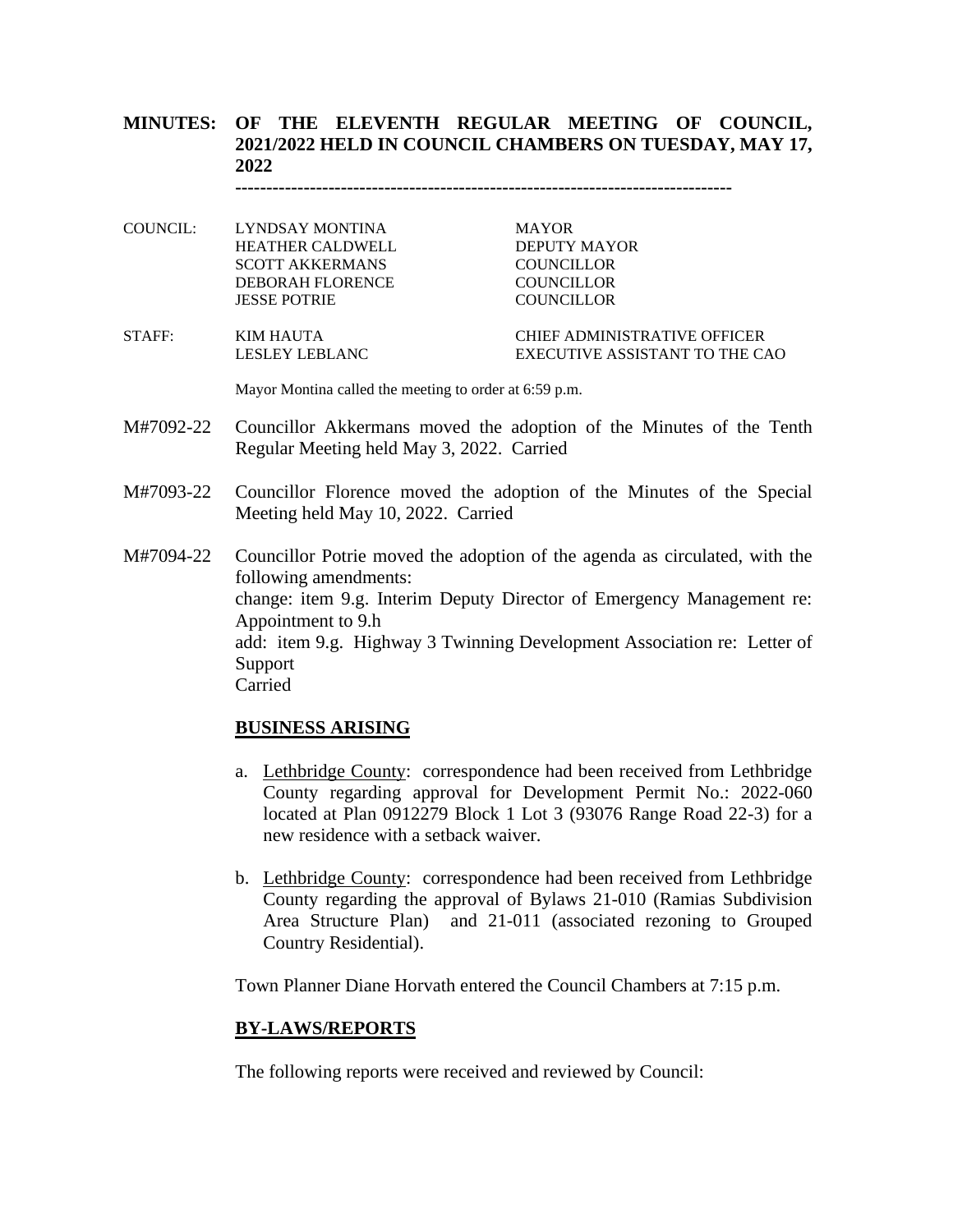# **Page 2 MINUTES: OF THE ELEVENTH REGULAR MEETING OF COUNCIL, 2021/2022 HELD ON TUESDAY, MAY 17, 2022**

**--------------------------------------------------------------------------------**

## 1. **Committee Minutes:**

- a. Recreation and Culture Committee: held May 5, 2022
- b. Policy/Bylaw Review Committee: held May 9, 2022
- M#7095-22 Councillor Florence moved that the Council of the Town of Coalhurst hereby authorize Chief Administrative Officer Hauta to submit a letter to the Coalhurst Parks & Recreation Society in regards to providing their own insurance and advising that any third-party vendors, at their events, should provide proof of their own insurance. Defeated
- M#7096-22 Deputy Mayor Caldwell moved that the Council of the Town of Coalhurst hereby authorize Chief Administrative Officer Hauta to submit a letter to the Coalhurst Parks & Recreation Society advising them that as a non profit society they are unable to be covered by the Town's insurance. Carried
- M#7097-22 Councillor Akkermans moved that the Committee Minutes presented in this meeting are accepted. Carried

# **DELEGATIONS**

1. Town Planner Diane Horvath: Town Planner Horvath met with Council regarding a Land Use Bylaw Amendment for a cannabis retail store and a Lethbridge County Development Permit Number 2022-086 (agricultural commodity storage building  $-22,000$  sq. ft.).

# **BY-LAWS/REPORTS**

## 1. **Bylaws**

- a. Bylaw No. 435-22: Land Use Bylaw Amendment
- M#7098-22 Mayor Montina moved that Bylaw No. 435-22, Land Use Bylaw Amendment, is hereby read a first time. Carried

## **OTHER BUSINESS**

- a. Lethbridge County: Development Permit Number 2022-086
- M#7099-22 Councillor Potrie moved that the agenda be further amended to add Mr. Mike Schooten as a Delegation. Carried

## **DELEGATIONS**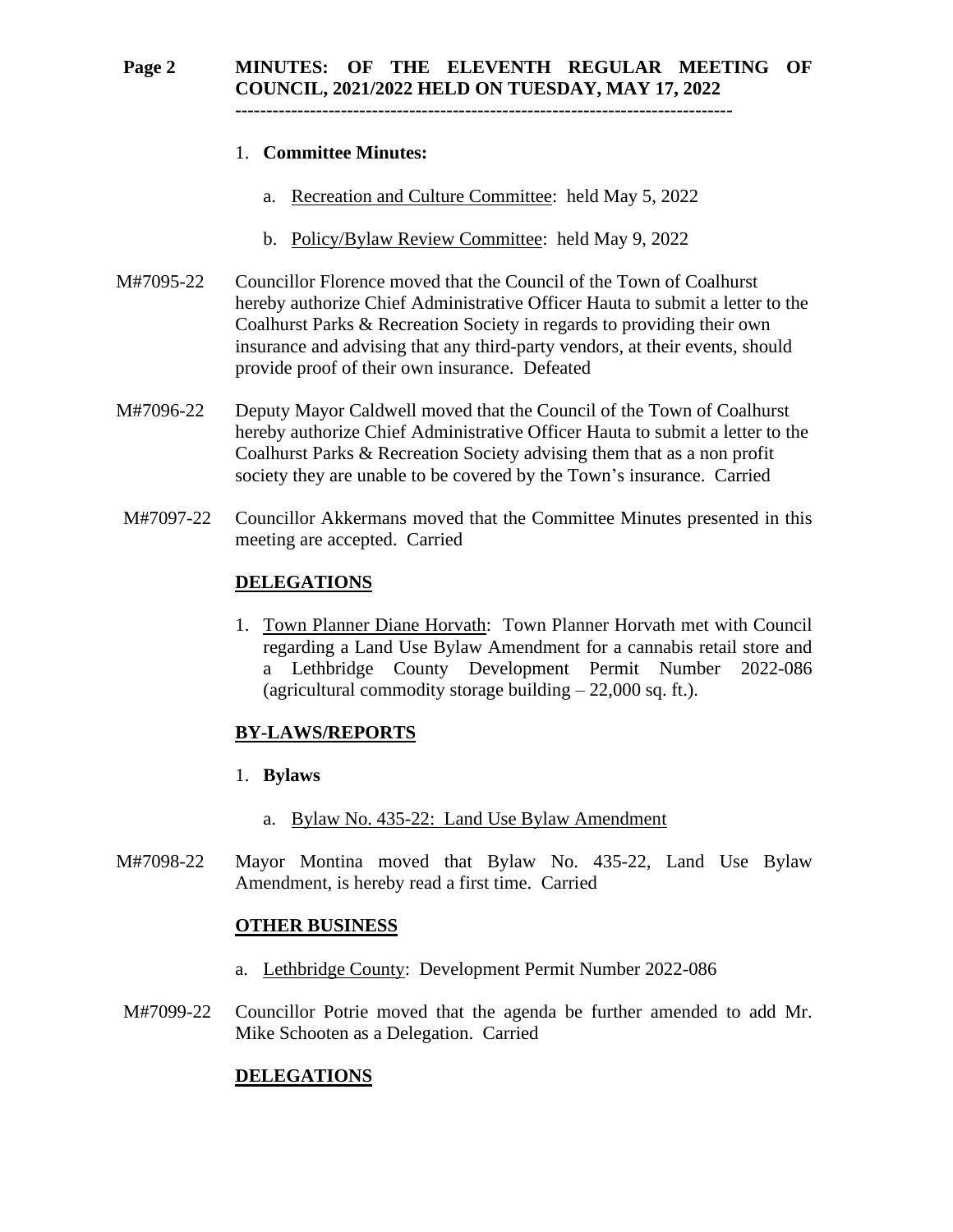#### **Page 3 MINUTES: OF THE ELEVENTH REGULAR MEETING OF COUNCIL, 2021/2022 HELD ON TUESDAY, MAY 17, 2022 --------------------------------------------------------------------------------**

1. Mike Schooten: Mr. Schooten met with Council regarding Lethbridge County Development Permit Number 2022-086 (agricultural commodity storage building  $-22,000$  sq. ft.).

Mr. Schooten left the Council Chambers at 8:21 p.m.

Councillor Florence requested a recorded vote on the following motion.

M#7100-22 Mayor Montina moved that the Council of the Town of Coalhurst hereby authorizes Chief Administrative Officer Hauta to submit a letter to Lethbridge County indicating that the Town has concerns with Development Permit Number 2022-086 (agricultural commodity storage building – 22,000 sq. ft.) at the location of NW 15-9-22-W4 (92053 Range Road 22-3), as presented in a May 12, 2022 application, in terms of the growth of this business, the increased heavy truck traffic, the potential impact on Range Road 22-3 and Township Road 9-2, which may require a Traffic Impact Assessment to be prepared in accordance with Section 5.3.4. of the Lethbridge County and Town of Coalhurst Intermunicipal Development Plan and the Memorandum of Understanding, Transportation Access Directive – Section 10, between Lethbridge County and the Town of Coalhurst and the overall safety of users of the South East Access Collector Road. Carried For: Mayor Montina, Deputy Mayor Caldwell, Councillor Akkermans, Councillor Potrie Against: Councillor Florence

Town Planner Horvath left the Council Chambers at 8:37 p.m.

# **BY-LAWS/REPORTS**

The following reports were received and reviewed by Council:

# 1. **CAO Report:**

CAO Hauta presented a written report to Council.

- i. CAO
	- Alberta Community Resilience Program Funding
	- Area Structure Plan Concept Meeting
	- July and August 2022 Council Meetings
	- Parade Invitations
- M#7101-22 Councillor Florence moved that the Council of the Town of Coalhurst hold one Regular meeting for the month of July 2022 on July 12, 2022 and for the month of August 2022 on August 9, 2022. Carried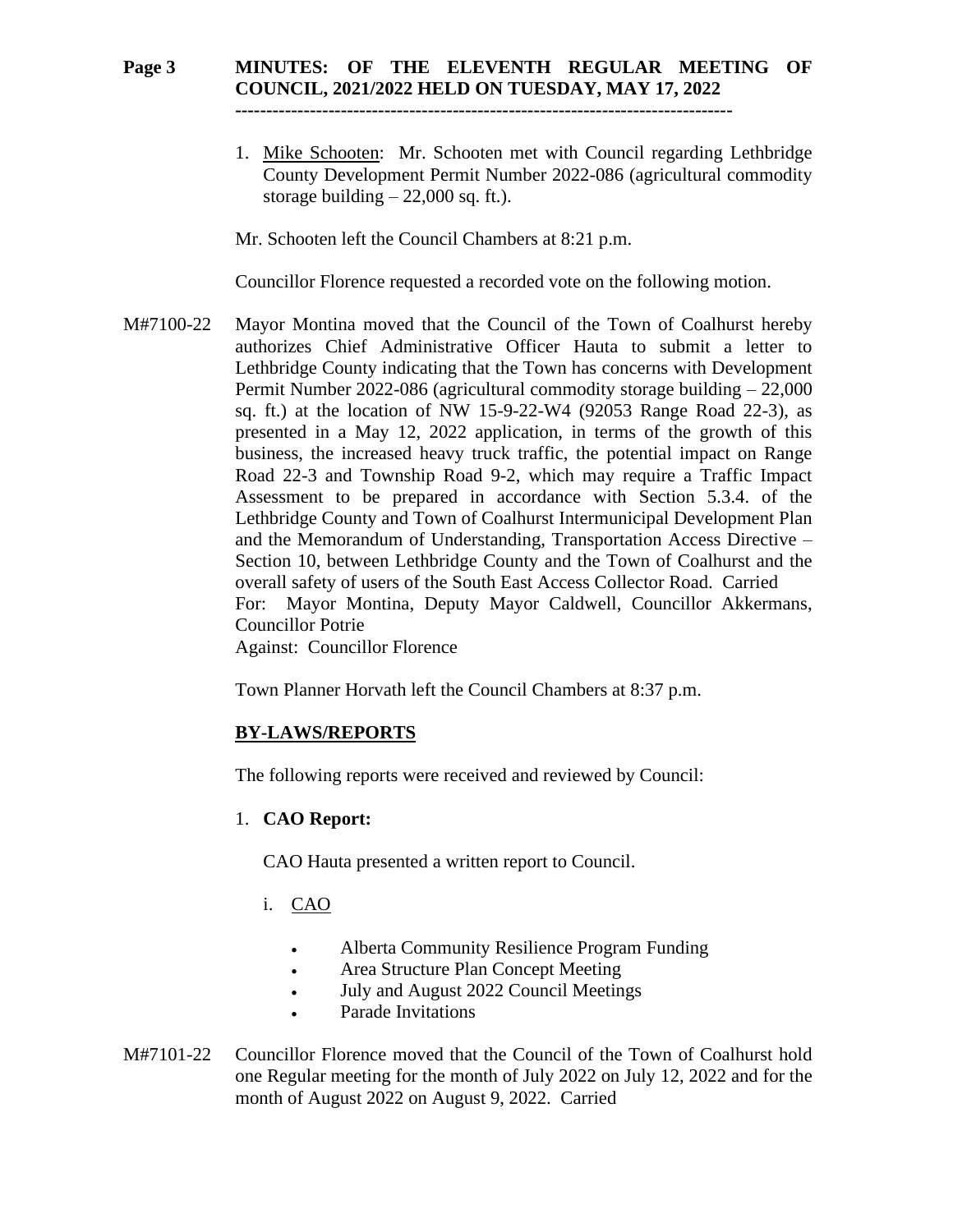# **Page 4 MINUTES: OF THE ELEVENTH REGULAR MEETING OF COUNCIL, 2021/2022 HELD ON TUESDAY, MAY 17, 2022**

**--------------------------------------------------------------------------------**

M#7102-22 Councillor Akkermans moved that the Chief Administrative Officer's Report is hereby accepted as presented. Carried

# 2. **Council Member Reports/Questions**

In addition to the internal committee meetings already reported, Council members gave reports on their attendance at external Boards, seminars, asked questions and provided other information.

- a. Councillor Florence: Elected Officials Education Program Land Use Planning and Development Approvals, Public Works Week lunch, Local Government Funding Formula Engagement Session
- b. Councillor Potrie: Public Works Week lunch, Palliser Regional Schools Visioning Session, Affordable Housing Session
- M#7103-22 Councillor Potrie moved that the Council of the Town of Coalhurst hereby authorizes Administration to investigate pursuing a partnership with the Rural Development Network for consulting on affordable housing strategies. Carried
	- c. Deputy Mayor Caldwell: Elected Officials Education Program Councils' Role in Service Delivery, Green Acres Foundation retreat, Local Government Funding Formula Engagement Session, Public Works Week lunch
	- d. Mayor Montina: Youth Do Crew award

# 3. **External Reports**

- a. SouthGrow Regional Initiative: ZEVIP Program Application Portal
- M#7104-22 Councillor Akkermans moved that the External Reports presented in this meeting are accepted. Carried

# **CORRESPONDENCE**

- a. Lethbridge County re: Fire Services Districts and Zones Changes in Lethbridge County
- b. Town of Coaldale re: Increasing Utility Fees
- c. Town of Mundare re: Alberta Provincial Police Force
- d. Alberta Municipalities re: CAO: Key to the Future of Municipal Government
- e. Alberta Health Services re: EMS Update May 2022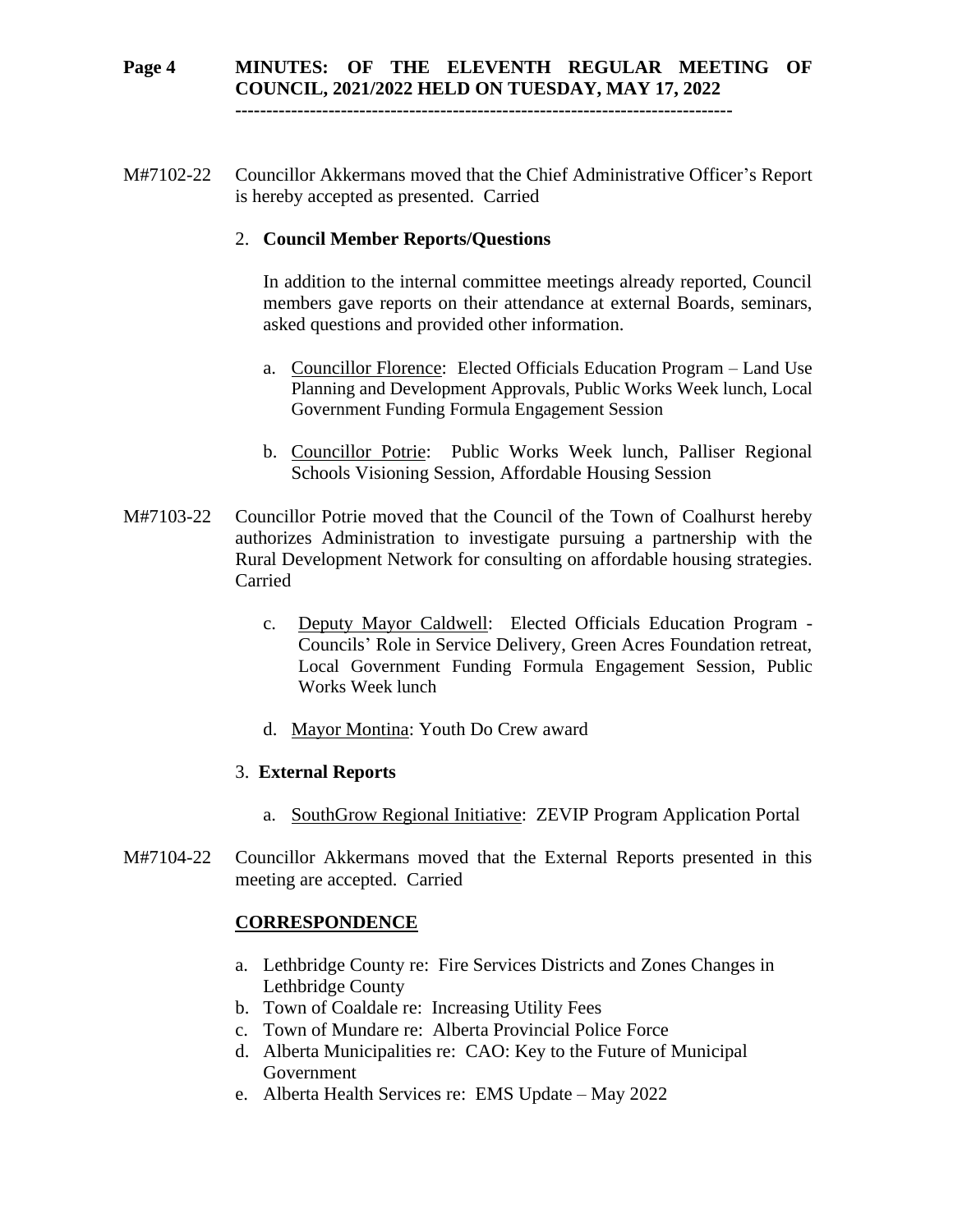# **Page 5 MINUTES: OF THE ELEVENTH REGULAR MEETING OF COUNCIL, 2021/2022 HELD ON TUESDAY, MAY 17, 2022**

**--------------------------------------------------------------------------------**

- f. FCM re: Statement to Express Solidarity with the Association of Ukrainian Cities
- M#7105-22 Deputy Mayor Caldwell moved that the correspondence presented in this meeting is hereby acknowledged and filed. Carried

#### **OTHER BUSINESS**

- a. Dan Paulovich: Stockpile of Dirt
- M#7106-22 Councillor Potrie moved that the Council of the Town of Coalhurst hereby authorizes Chief Administrative Officer Hauta to acknowledge receipt of a letter from Dan Paulovich regarding the stockpile of dirt in the constructed wetlands area and advise of the intent of the dirt stockpile. Carried
	- b. Towns South Update: Alberta Municipalities Future of Municipal Government Project
	- c. Alberta Municipalities: Elected Officials Education Program Regional Partnerships and Collaboration
	- d. Alberta Municipalities: Summer Municipal Leaders' Caucus
- M#7107-22 Councillor Akkermans moved that Mayor Montina and Deputy Mayor Caldwell are hereby authorized to attend the Alberta Municipalities Summer Municipal Leaders' Caucus in Medicine Hat on June 21, 2022. Carried
	- e. Rachael Thomas MP Lethbridge Constituency: Community Builders Awards
	- f. Highway 3 Twinning Development Association: Letter of Support
- M#7108-22 Councillor Florence moved that the Council of the Town of Coalhurst hereby authorizes Chief Administrative Officer Hauta to submit a letter of support to the Highway 3 Twinning Development Association for the twinning of all remaining single-lane sections of Highway 3 in Southern Alberta. Carried
- M#7109-22 Councillor Florence moved that Council close the meeting to the public for Agenda item 9.g. Interim Deputy Director of Emergency Management – Appointment, as per Section 17 of the Freedom of Information and Protection of Privacy Act, at 9:38 p.m. Carried
- M#7110-22 Deputy Mayor Caldwell moved that the Council return to open meeting at 9:52 p.m. Carried